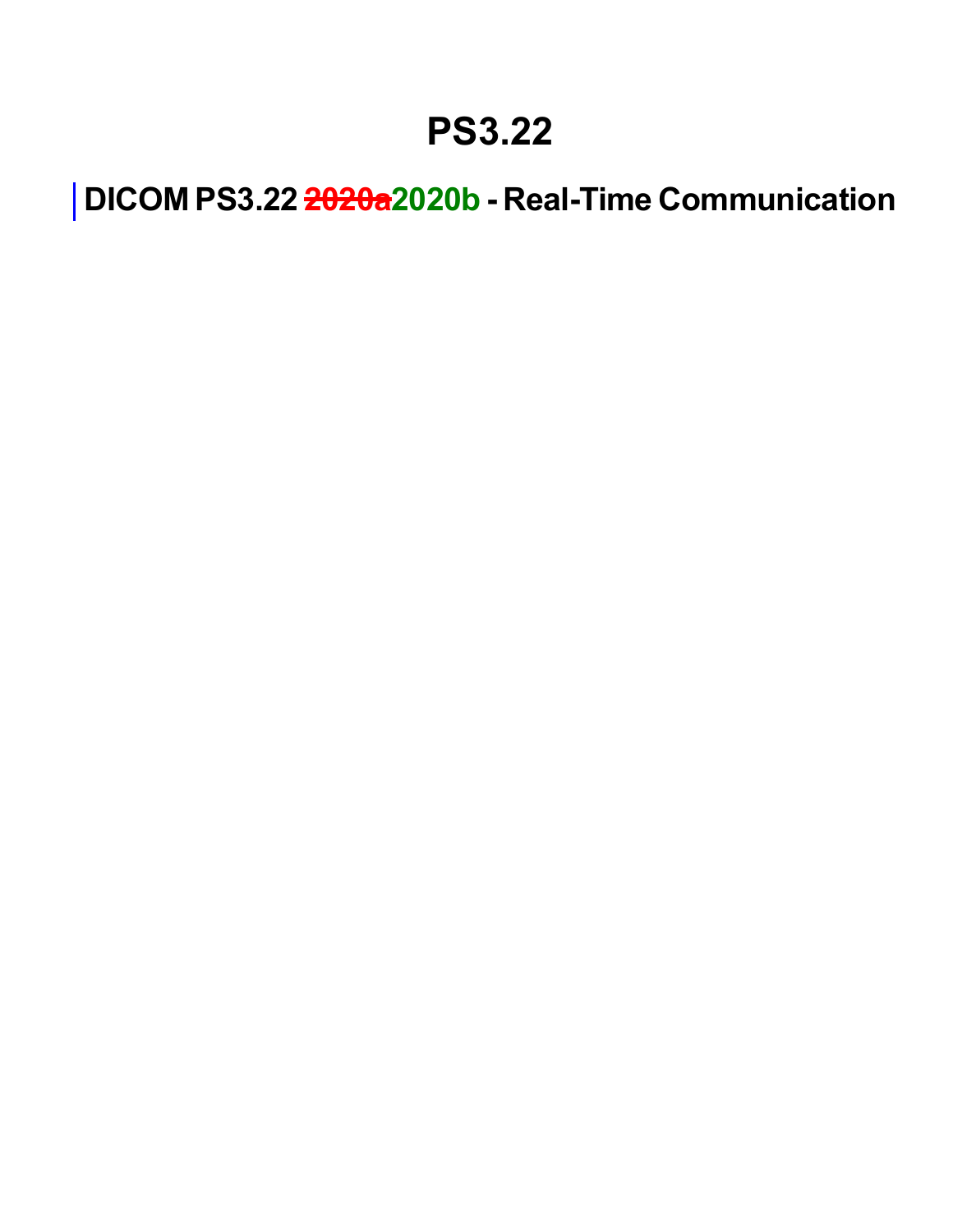#### **PS3.22: DICOM PS3.22 2020a2020b - Real-Time Communication**

Copyright © 2020 NEMA

A DICOM® publication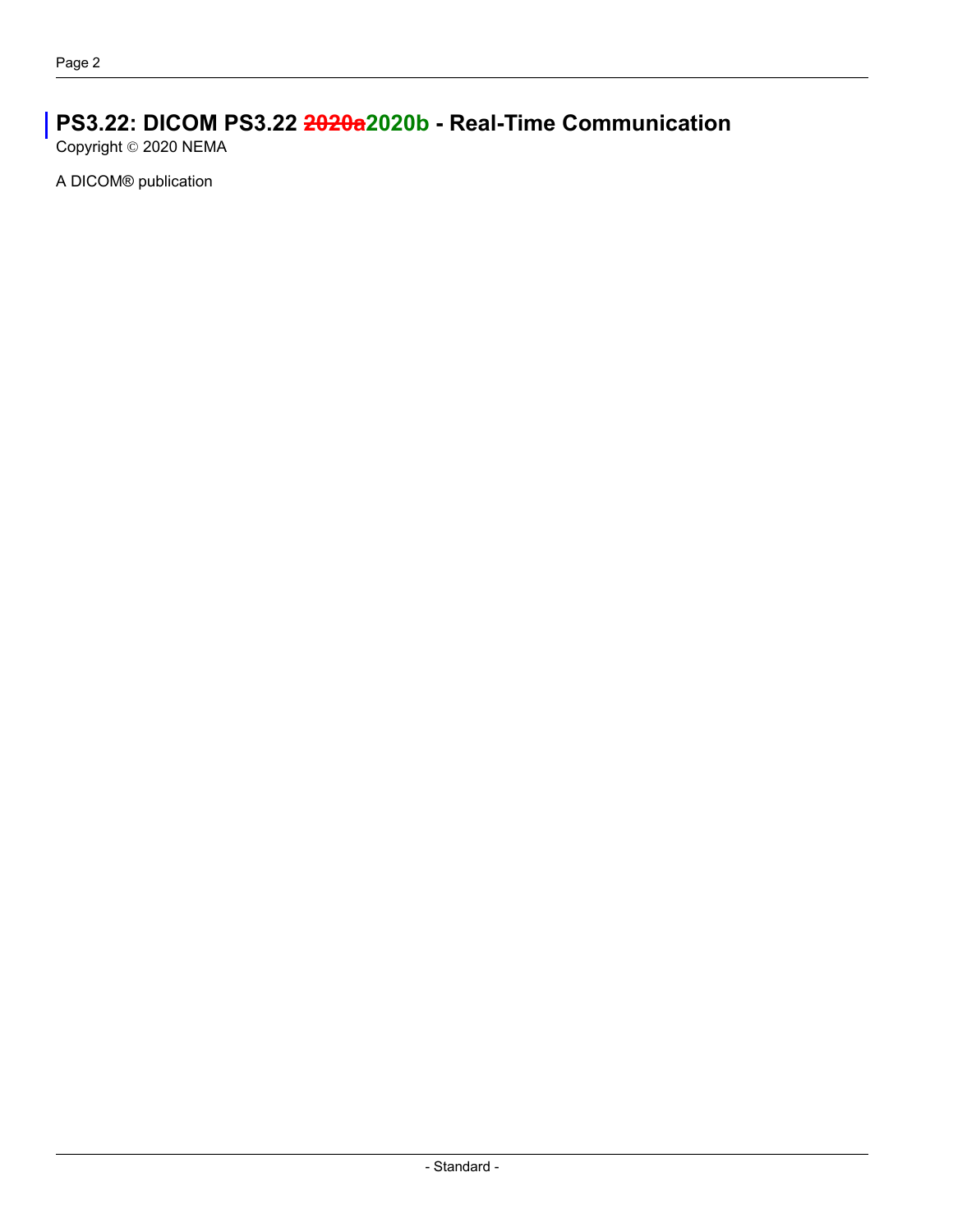#### **Table of Contents**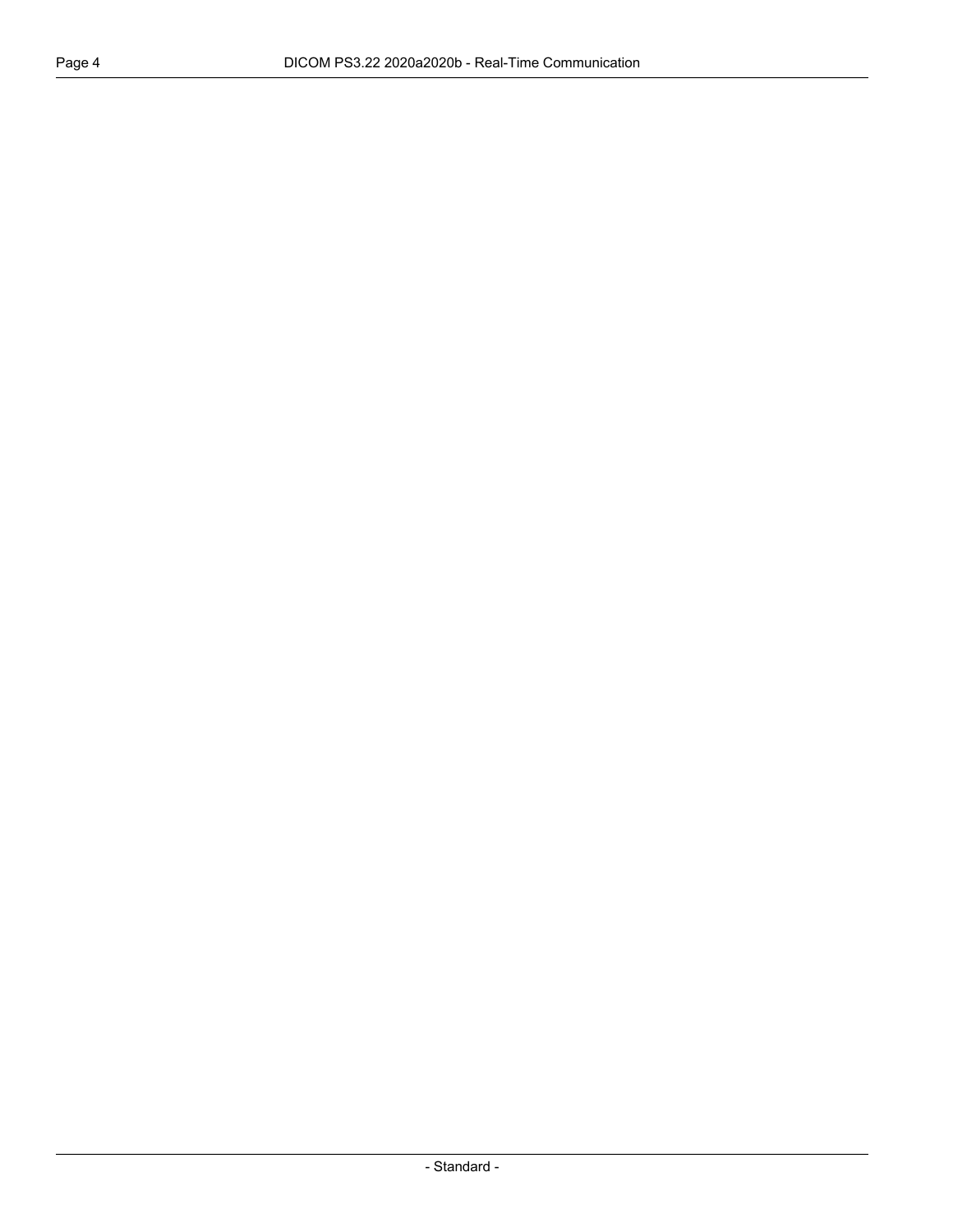### **List of Figures**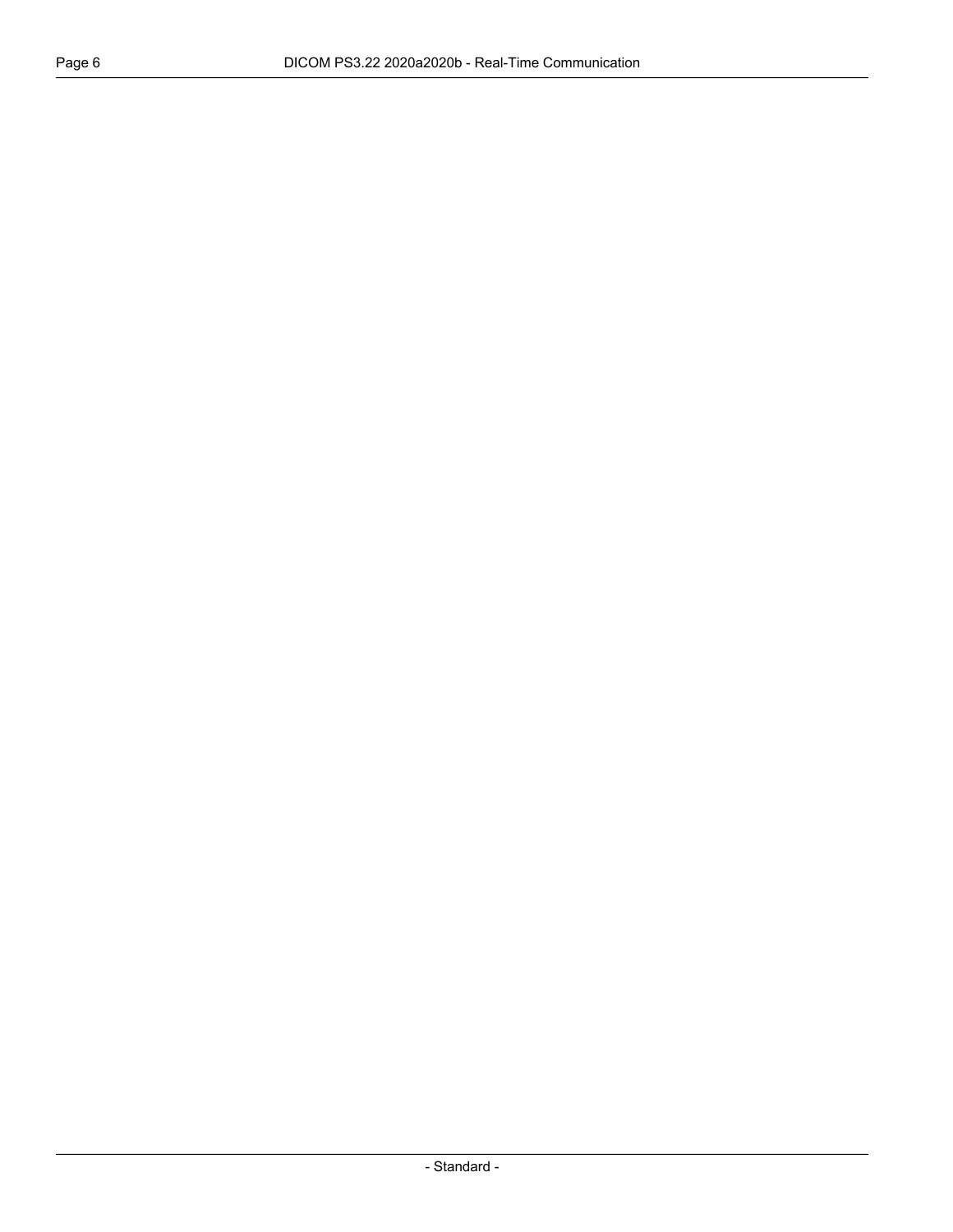#### **List of Tables**

| 7.2-1. Standard SOP Classes |  |
|-----------------------------|--|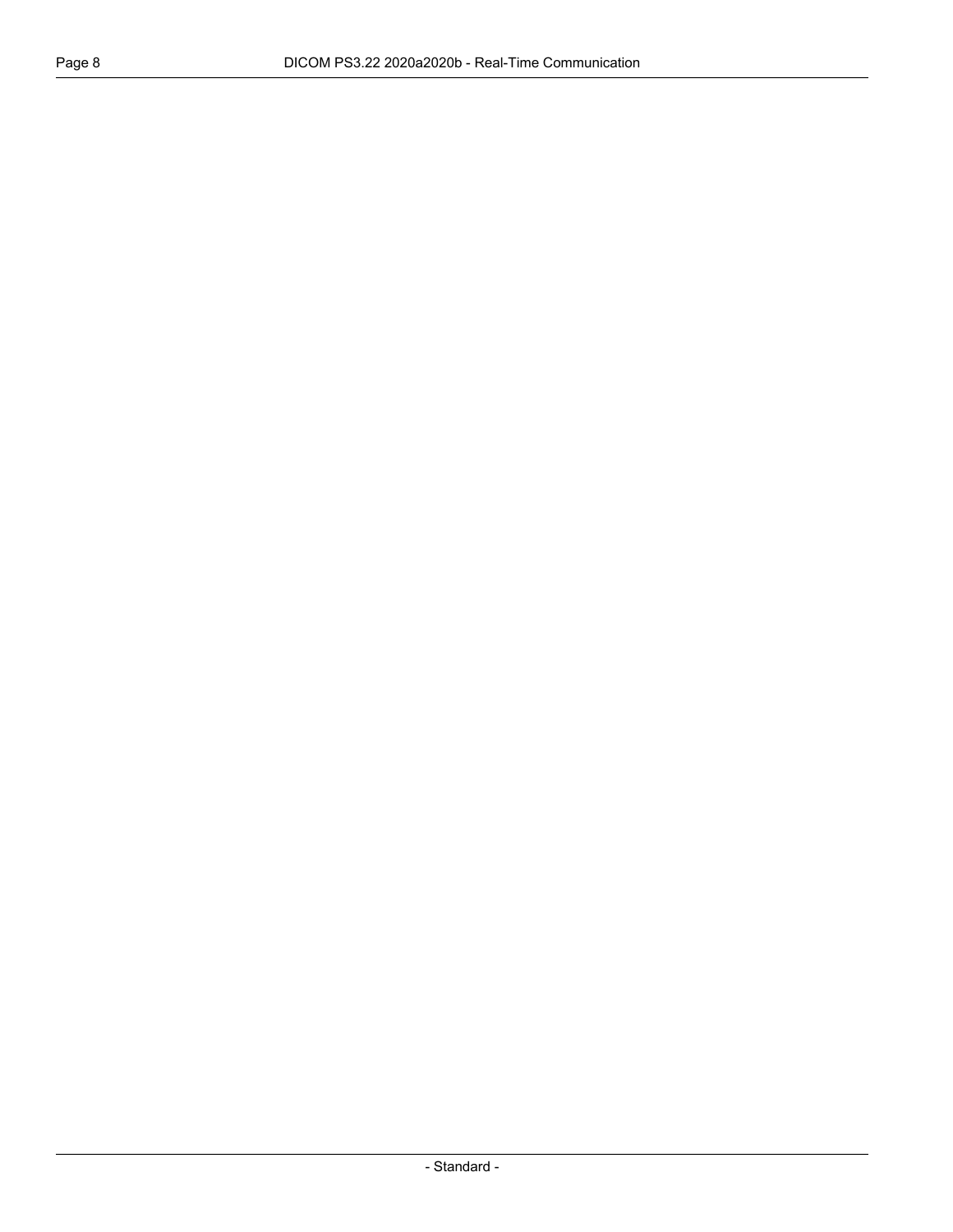### <span id="page-8-0"></span>**Notice and Disclaimer**

The information in this publication was considered technically sound by the consensus of persons engaged in the development and approval of the document at the time it was developed. Consensus does not necessarily mean that there is unanimous agreement among every person participating in the development of this document.

NEMA standards and guideline publications, of which the document contained herein is one, are developed through a voluntary consensus standards development process. This process brings together volunteers and/or seeks out the views of persons who have an interest in the topic covered by this publication. While NEMA administers the process and establishes rules to promote fairness in the development of consensus, it does not write the document and it does not independently test, evaluate, or verify the accuracy or completeness of any information or the soundness of any judgments contained in its standards and guideline publications.

NEMA disclaims liability for any personal injury, property, or other damages of any nature whatsoever, whether special, indirect, consequential, or compensatory, directly or indirectly resulting from the publication, use of, application, or reliance on this document. NEMA disclaims and makes no guaranty or warranty, expressed or implied, as to the accuracy or completeness of any information published herein, and disclaims and makes no warranty that the information in this document will fulfill any of your particular purposes or needs. NEMA does not undertake to guarantee the performance of any individual manufacturer or seller's products or services by virtue of this standard or guide.

In publishing and making this document available, NEMA is not undertaking to render professional or other services for or on behalf of any person or entity, nor is NEMA undertaking to perform any duty owed by any person or entity to someone else. Anyone using this document should rely on his or her own independent judgment or, as appropriate, seek the advice of a competent professional in determining the exercise of reasonable care in any given circumstances. Information and other standards on the topic covered by this publication may be available from other sources, which the user may wish to consult for additional views or information not covered by this publication.

NEMA has no power, nor does it undertake to police or enforce compliance with the contents of this document. NEMA does not cer tify, test, or inspect products, designs, or installations for safety or health purposes. Any certification or other statement of compliance with any health or safety-related information in this document shall not be attributable to NEMA and is solely the responsibility of the certifier or maker of the statement.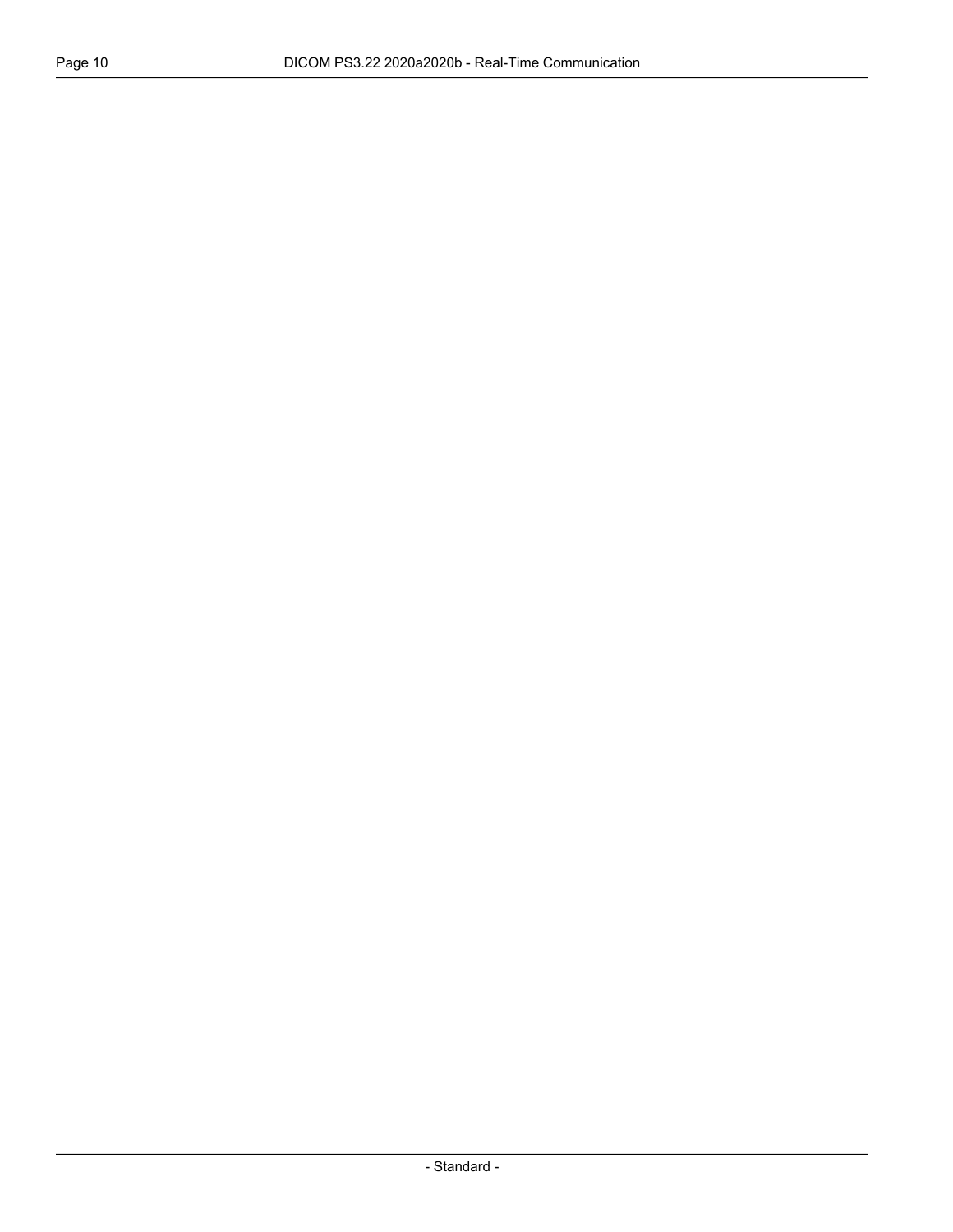### <span id="page-10-0"></span>**Foreword**

This DICOM Standard was developed according to the procedures of the DICOM Standards Committee.

The DICOM Standard is structured as a multi-part document using the guidelines established in [ISO/IEC [Directives,](#page-14-1) Part 2].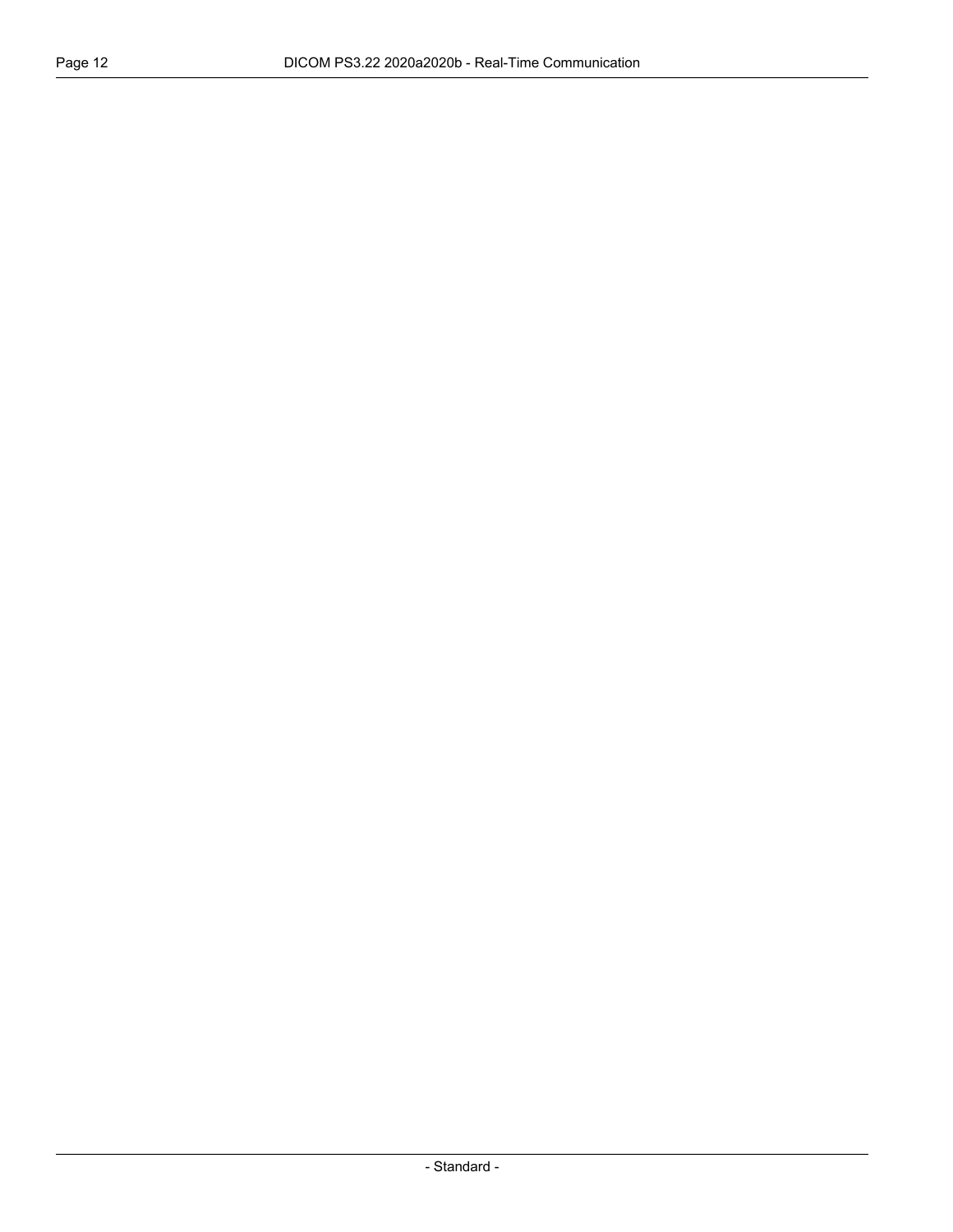# <span id="page-12-0"></span>**1 Scope and Field of Application**

This Part of the DICOM Standard specifies an SMPTE ST 2110-10 based service, relying on RTP, for the real-time transport of DICOM metadata. It provides a mechanism for the transport of DICOM metadata associated with a video or an audio flow based on the SMPTE ST 2110-20 and SMPTE ST 2110-30, respectively.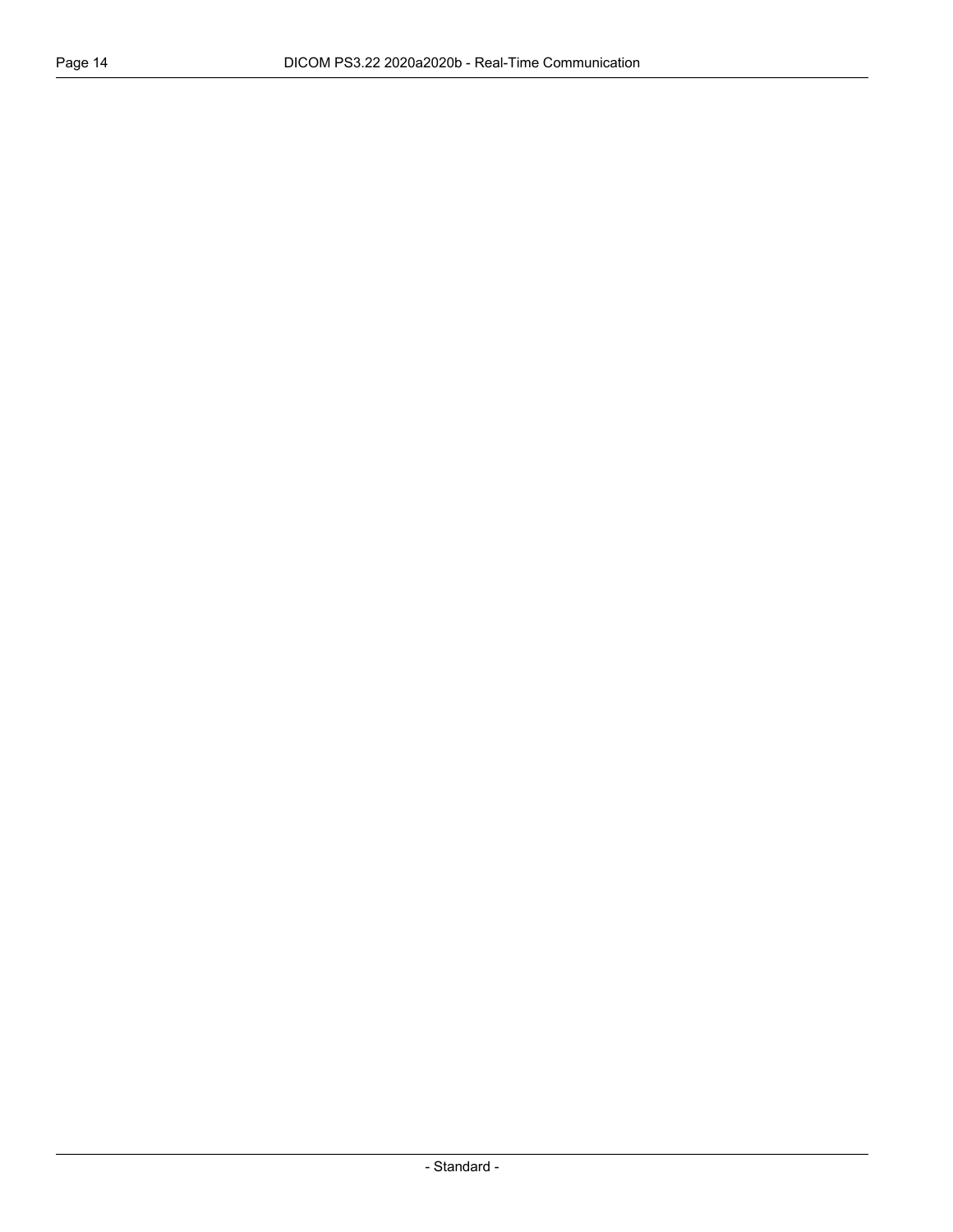## <span id="page-14-0"></span>**2 Normative and Informative References**

The following standards contain provisions that, through reference in this text, constitute provisions of this Standard. At the time of publication, the editions indicated were valid. All standards are subject to revision, and parties to agreements based on this Standard are encouraged to investigate the possibilities of applying the most recent editions of the standards indicated below.

- <span id="page-14-2"></span><span id="page-14-1"></span>[ISO/IEC Directives, Part 2] ISO/IEC. 2016/05. 7.0. *Rules for the structure and drafting of International Standards*. [http://www.iec.ch/](http://www.iec.ch/members_experts/refdocs/iec/isoiecdir-2%7Bed7.0%7Den.pdf) [members\\_experts/refdocs/iec/isoiecdir-2%7Bed7.0%7Den.pdf](http://www.iec.ch/members_experts/refdocs/iec/isoiecdir-2%7Bed7.0%7Den.pdf) .
- [EBU-SMPTE-VSF JT-NM Phase 2 Report] , , and . 2015. v1.0. *Joint Task Force on Networked Media (JT-NM) Phase 2 Report- Reference Architecture*. <http://jt-nm.org/RA-1.0/JT-NMReferenceArchitecturev1.0%20150904%20FINAL.pdf> .
- <span id="page-14-6"></span>[RFC 3550] IETF. 2003/07. *RTP: A Transport Protocol for Real-Time Applications*. <http://tools.ietf.org/html/rfc3550> .
- <span id="page-14-3"></span>[RFC 5285] IETF. 2008/07. *A General Mechanism for RTP Header Extensions*. <http://tools.ietf.org/html/rfc5285> .
- <span id="page-14-4"></span>[SMPTE ST 2110-10] Society of Motion Picture and Television Engineers (SMPTE). 2017. *Professional Media over IP Networks: System Timing and Definitions*.
- <span id="page-14-5"></span>[SMPTE ST 2110-20] Society of Motion Picture and Television Engineers (SMPTE). 2017. *Professional Media over IP Networks: Uncompressed Active Video*.
- [SMPTE ST 2110-30] Society of Motion Picture and Television Engineers (SMPTE). 2017. *Professional Media over IP Networks: PCM Digital Audio*.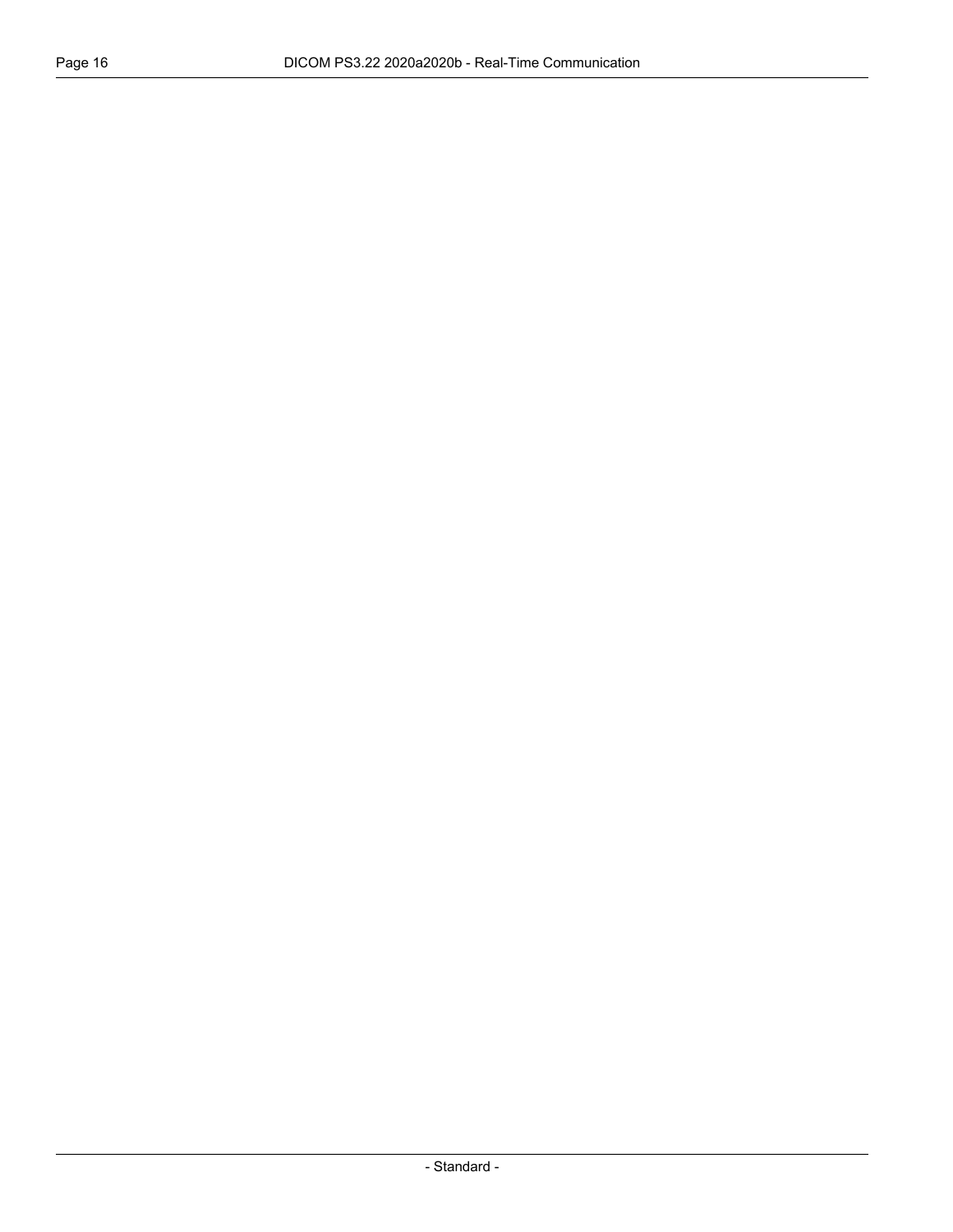# <span id="page-16-0"></span>**3 Definitions**

For the purposes of this Standard the following definitions apply.

#### **3.1 Reference Architecture Definitions:**

This Part of the Standard makes use of the following terms defined in [\[EBU-SMPTE-VSF](#page-14-2) JT-NM Phase 2 Report]:

| Essence                                | Video, audio or data type of source.                                                                                                                      |  |  |  |
|----------------------------------------|-----------------------------------------------------------------------------------------------------------------------------------------------------------|--|--|--|
| <b>Flow</b>                            | A sequence of Grains from a Source; a concrete representation of content emanating from the<br>Source.                                                    |  |  |  |
| Grain                                  | Represents an element of Essence or other data associated with a specific time, such as a frame,<br>or a group of consecutive audio samples, or captions. |  |  |  |
| Rendition                              | A collection of time-synchronized Flows intended for simultaneous presentation, providing a<br>complete experience of a Source Group.                     |  |  |  |
| Source                                 | An abstract concept that represents the primary origin of a Flow or set of Flows.                                                                         |  |  |  |
| 3.2 DICOM Real-Time Video Definitions: |                                                                                                                                                           |  |  |  |

#### DICOM Real-Time Video DICOM-RTV encompasses the DICOM-RTV Service, transport of related multimedia bulk data and the Real-Time IODs to which it may be applied. DICOM-RTV Service Real-Time transport of metadata which characterize multimedia bulk data.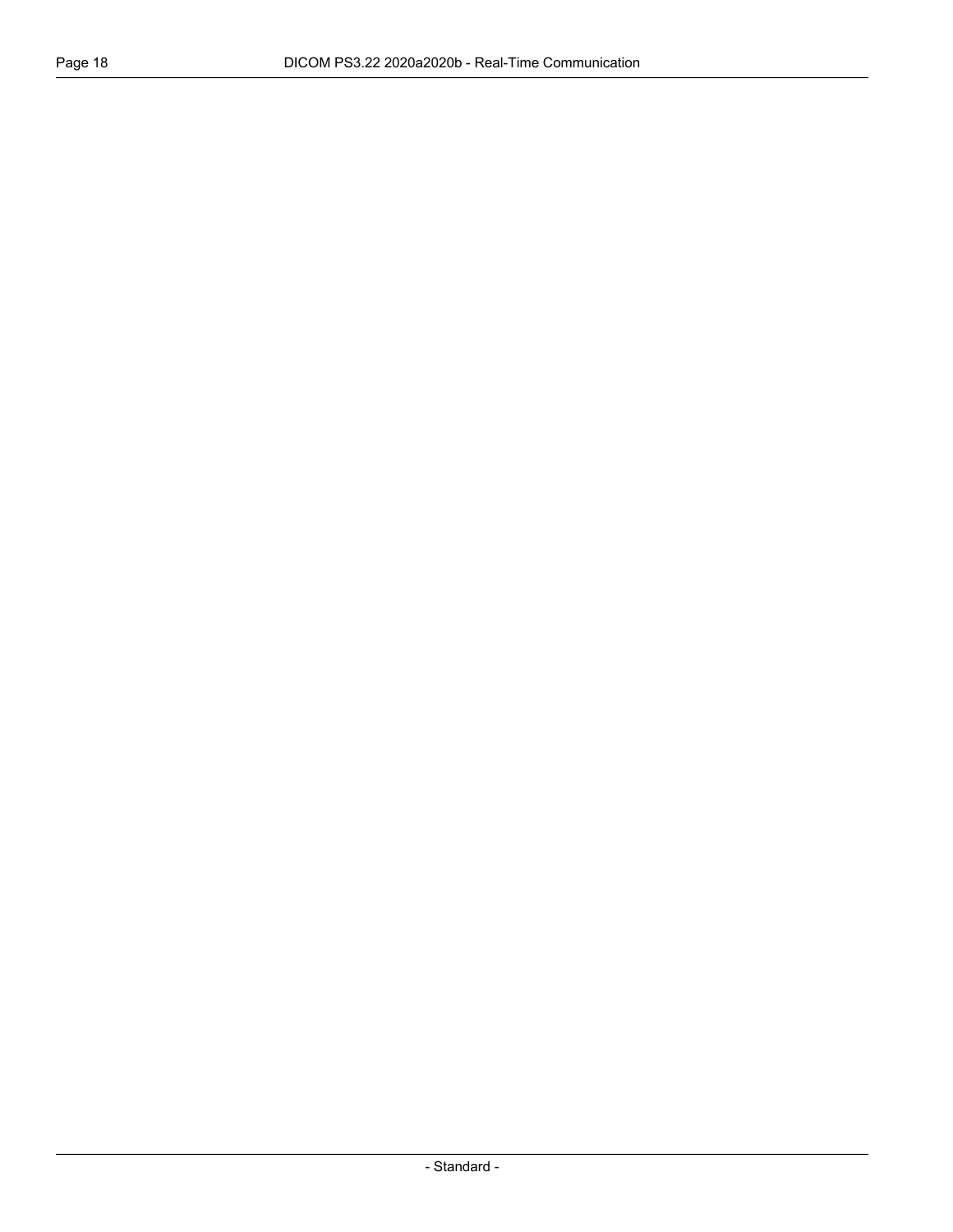# <span id="page-18-0"></span>**4 Symbols and Abbreviations**

The following symbols and abbreviations are used in this Part of the Standard.

| <b>AVP</b>   | Audio Video Profile                                |
|--------------|----------------------------------------------------|
| DICOM-RTV    | DICOM Real-Time Video                              |
| <b>NMOS</b>  | Networked Media Open Specifications                |
| <b>PTP</b>   | Precision Time Protocol                            |
| <b>RTP</b>   | Real-Time Protocol                                 |
| <b>SDP</b>   | Session Description Protocol                       |
| <b>SMPTE</b> | Society of Motion Picture and Television Engineers |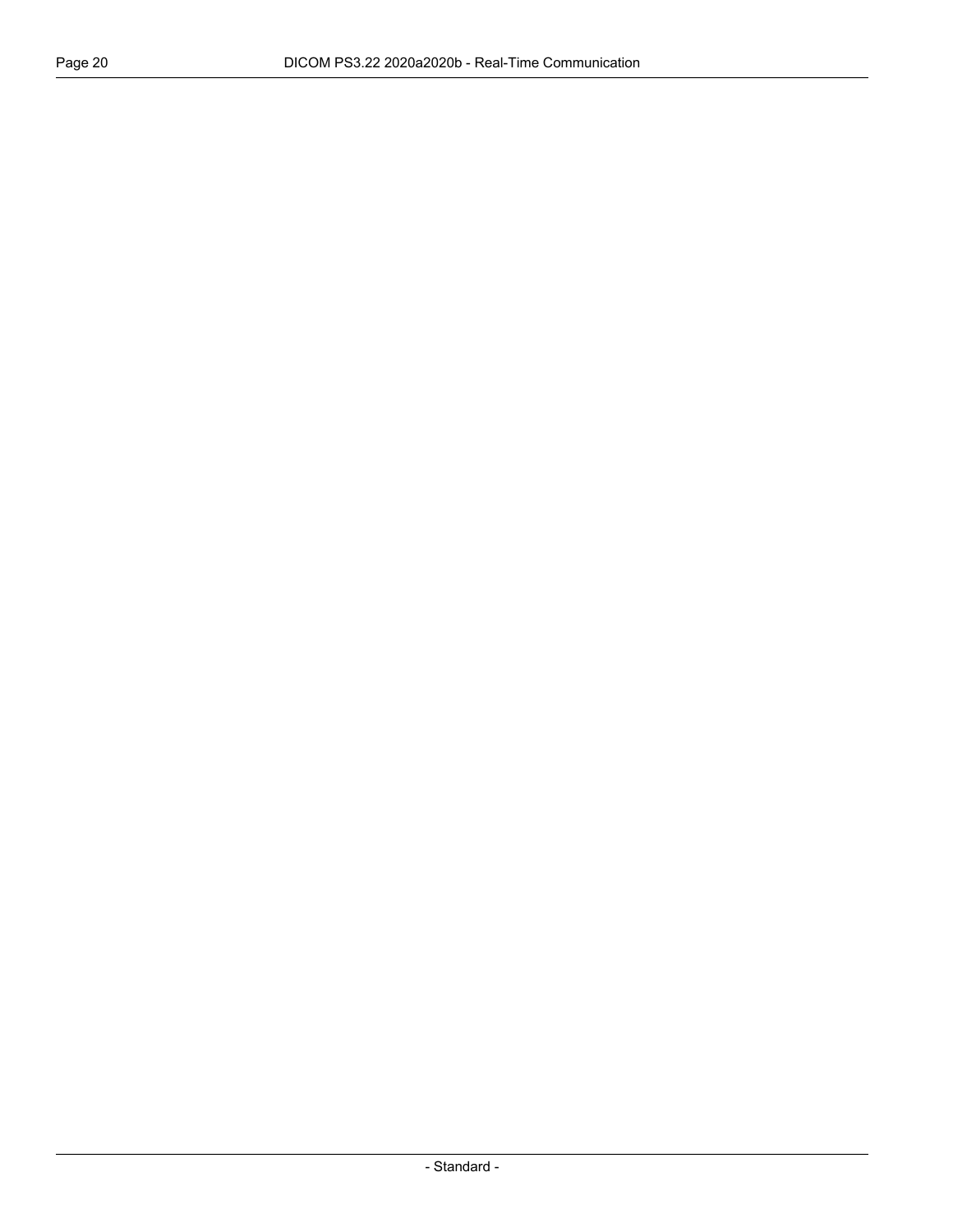# <span id="page-20-0"></span>**5 Conventions**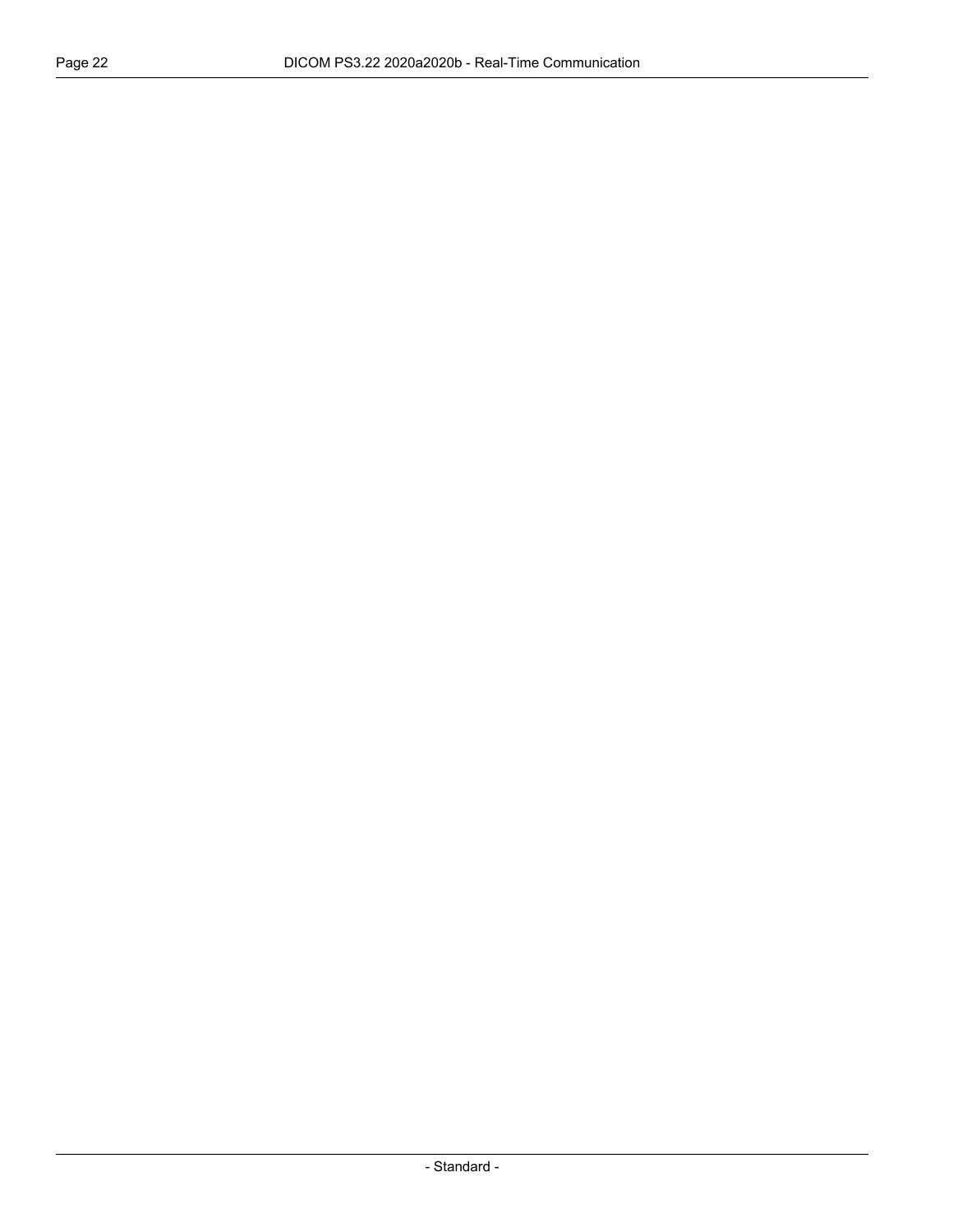# <span id="page-22-0"></span>**6 Data Communication Requirements**

<span id="page-22-1"></span>DICOM Real-Time Video uses the RTP protocol as defined in [SMPTE ST [2110-10\]](#page-14-3).

#### **6.1 Interaction**

As shown in [Figure](#page-22-2) 6-1, a device can have multiple Sources, one for each Essence which corresponds of the type of bulk data (video, audio or medical metadata) , each Source producing one or multiple Flows representing the same content in different formats (high definition, low definition, uncompressed, compress with or without loss $\hat{a}\epsilon$ .

<span id="page-22-2"></span>Several Sources may be grouped in a Source Group. A concrete experience of a Source Group is a Rendition, defined as a collection of time-synchronized Flows intended for simultaneous presentation (e.g., the audio channel of a surgical camera).



**Figure 6-1. Real World diagram of DICOM-RTV**

DICOM Real-Time Video standard specifies the communication mechanism for metadata, associated with real-time video and/or audio, originated from a medical imaging device. The mechanism involves one Source and one Flow of "DICOM Video Metadata Essence" for each video Flow and one Source and one Flow of "DICOM Audio Metadata Essence" for each audio Flow. Optionally, there is one Source and one Flow for the "DICOM Rendition Metadata" associating multiple Flows produced by the same device.

The interaction shall be as shown in [Figure](#page-23-2) 6-2.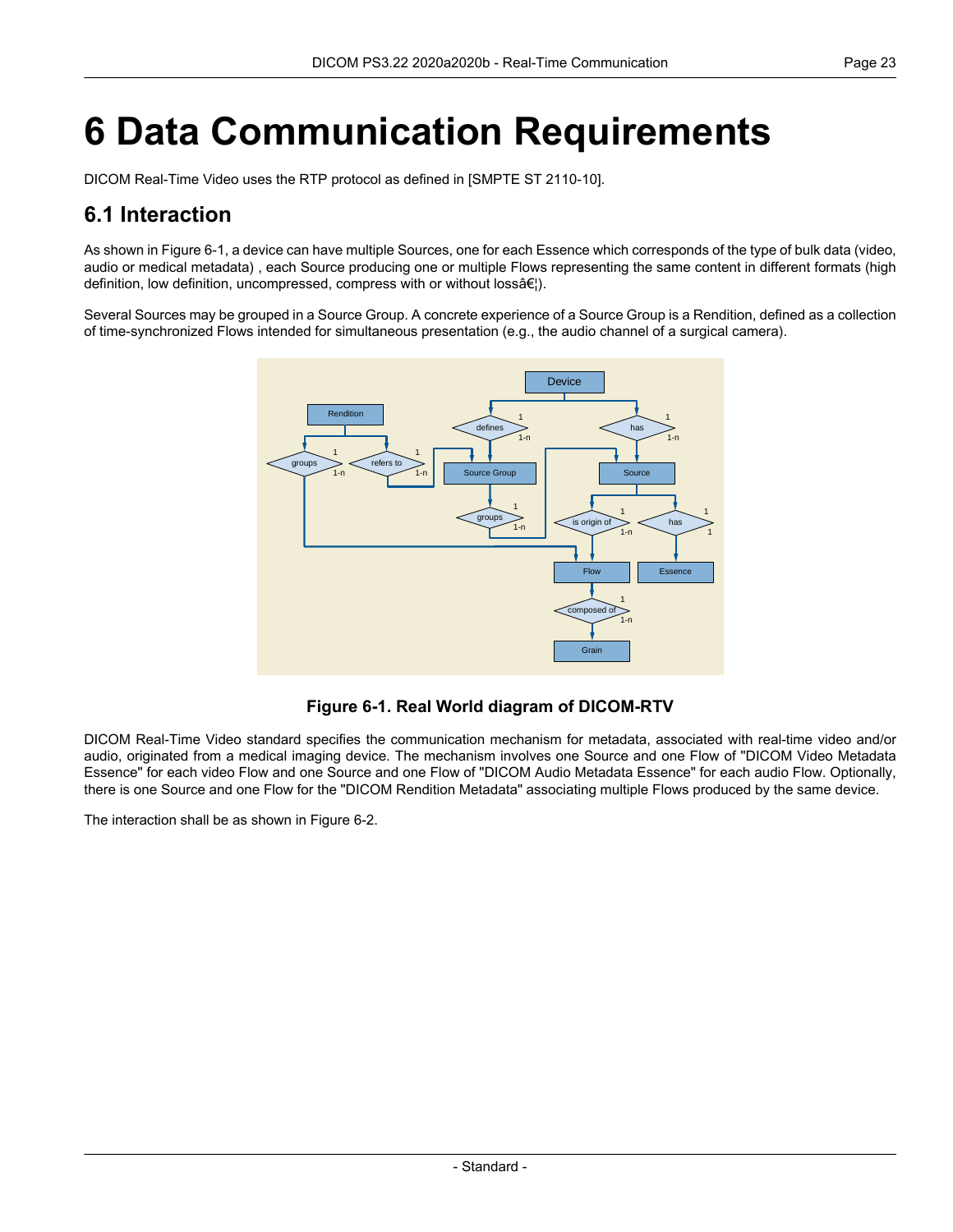<span id="page-23-2"></span>

**Figure 6-2. Interaction Diagram**

[SMPTE ST [2110-10\]](#page-14-3) provides end-to-end network transport functions for applications transmitting real-time data. Content is transmitted in RTP sessions using RTP packets respecting [SMPTE ST [2110-10\].](#page-14-3)

A device can provide and/or consume content. A device that provides content has one or more Sources that can be of different Essences (e.g., Video and Audio). A Source is the origin of one or more Flows. Multiple Flows coming from the same Source are representations of the same content in different resolutions and/or codings. This is a broadcast/multicast protocol, so a device provides content whether or not a consuming device is present. A device that consumes content can subscribe/unsubscribe to available Flows.

<span id="page-23-0"></span>The context and content of a video and/or audio Flow is described by a DICOM Metadata Flow, which is associated with each Flow. However the same DICOM Metadata Flow may be used to describe more than one Flow if their content is the same and their coding are close enough not to affect professional interpretation. A DICOM Rendition Metadata Flow may be used to associate multiple Flows provided by one device.

#### <span id="page-23-1"></span>**6.2 Transport**

#### **6.2.1 RTP Header**

All Essences shall be transported with RTP according to [SMPTE ST [2110-10\],](#page-14-3) which requires that each Flow is described by an SDP object which specifies its content as well as connection details enabling the receiver to join the session. In addition to mandatory information specified in [SMPTE ST [2110-10\],](#page-14-3) for Audio and Video Essence, the SDP may also include the following information:

- PTP Sync Timestamp
- PTP Origin Timestamp
- Source Identifier
- Flow Identifier

Note

This information is the best way for associating multiple Flows originating from the same device. The presence of such in formation in the SDP implies that it is contained in the RTP Extended Header present in the first IP packet of a Grain (video frame, audio sample, metadata setâ $\epsilon$ . It makes it possible to automatically associate and temporarily synchronize two Flows based on their content.

By definition, all the Flows according to [SMPTE ST [2110-10\]](#page-14-3) are synchronized by means of a common reference to the Universal Time, using PTP, with precision on the order of nanoseconds.

The RTP Header, for video and audio Flows, shall follow [SMPTE ST [2110-20\]](#page-14-4) and [SMPTE ST [2110-30\],](#page-14-5) respectively.

The RTP Header, for DICOM Metadata Flows, shall follow [SMPTE ST [2110-10\].](#page-14-3) The clock rate shall be identical to the one defined in the referenced audio or video Flow. The following additional constraints apply: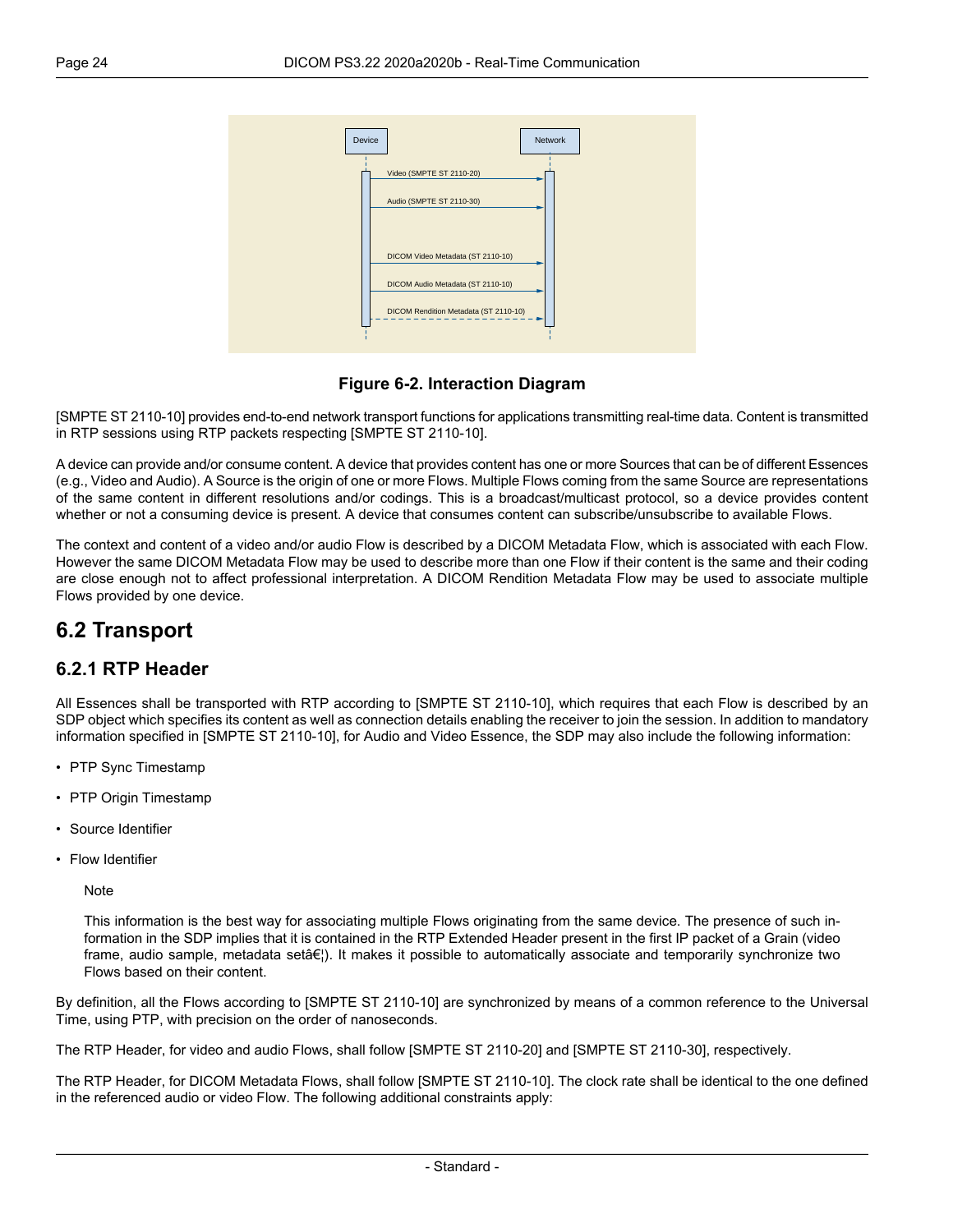**extension** (X) : **1 bit** Shall be set to 1.

**payload type (PT)** The value of payload type is selected from the range 96-127. It is recommended to avoid numbers frequently used for audio (97) and video (96), and for example use 104 for DICOM Metadata Essence. The value shall be associated to the media type "application" and the subtype "dicom" in the SDP. E.g., (DICOM Metadata on port 12345):

*m=application*12345 *RTP/AVP*104

*a=rtpmap:*104 *dicom/*90000

For the DICOM Metadata Essence, the RTP Header Extension defined by NMOS shall be present, including the following information:

- PTP Sync Timestamp
- PTP Origin Timestamp
- Source Identifier
- Flow Identifier

<span id="page-24-0"></span>The "defined by profile" part of the RTP Header Extension shall be set to 0xBEDE identifying that the one-byte header extension form is used, as specified in [RFC [5285\].](#page-14-6)

#### **6.2.2 RTP Payload**

The RTP Payload for audio and video Flows shall follow [SMPTE ST [2110-20\]](#page-14-4) and [SMPTE ST [2110-30\],](#page-14-5) respectively.

The RTP Payload for DICOM Metadata Flows (audio, video and rendition) shall follow [SMPTE ST [2110-10\]](#page-14-3).

The RTP Payload for DICOM Metadata Flows consists of a DICOM dataset compliant with real-time communication.

The DICOM dataset is made of three parts:

- the RTV Meta Information part. This part shall be present in each Grain.
- the dynamic part containing information that varies over time (e.g., Origin Timestamp of the frame, Position of a probe, circle defining the eye. When it exists, this part shall be present in each Grain. The transmission rate of the dynamic part shall be identical to the rate of the associated Flow (e.g., one dataset per frame). This part is for the moment not applicable to DICOM Rendition Metadata.
- the static part containing information that doesn't vary over time (e.g. Patient Name, Modality,  $\hat{a}\epsilon$ ). This part will not be present in every Grain but shall be present at least in one Grain per second.

**Note** 

The receiver cannot process information received from a sender until it receives DICOM Metadata including the static part, so it has to be sent at least every second in order to avoid a longer wait by the receiver when "connected" to a sender.

The transmission rate of DICOM audio flows will be typically of the range of 48kHz. The transmission rate of DICOM video flows will be typically of the range of 60Hz. The transmission rate of the DICOM Rendition Metadata Flow shall be at least 1Hz. It may be ap propriate to use a higher frequency if there is a need for tight synchronization of associated Flows from a device (e.g., two videos of a stereo pair).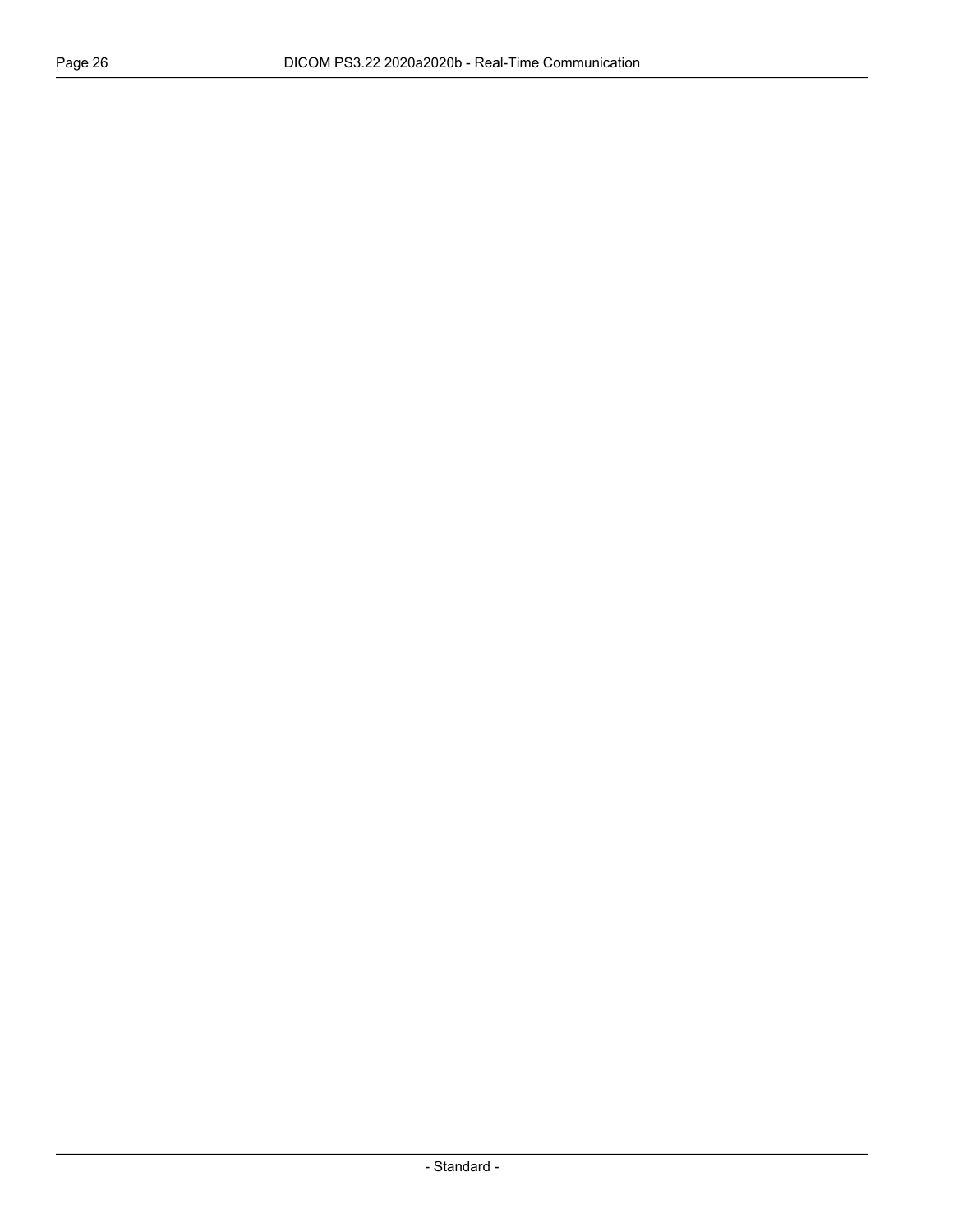## <span id="page-26-0"></span>**7 DICOM Real-Time Format**

The DICOM Real-Time Format provides a means to encapsulate in an RTP session the Data Set representing a SOP Instance.

<span id="page-26-2"></span>[Figure](#page-26-2) 7-1 illustrates the encapsulation of a DICOM audio or video dataset in RTP. The byte stream of the Data Set is placed into the RTP Payload after the DICOM-RTV Meta Information. Each RTP session corresponds to a single SOP Instance.

| RTP Header  |                                                                                                     |                                                                                                                                                 |                                                                                                                            |  |  |  |  |  |
|-------------|-----------------------------------------------------------------------------------------------------|-------------------------------------------------------------------------------------------------------------------------------------------------|----------------------------------------------------------------------------------------------------------------------------|--|--|--|--|--|
|             | Version (V)                                                                                         |                                                                                                                                                 |                                                                                                                            |  |  |  |  |  |
|             |                                                                                                     | Padding (P)                                                                                                                                     |                                                                                                                            |  |  |  |  |  |
|             | Extension (X)                                                                                       |                                                                                                                                                 |                                                                                                                            |  |  |  |  |  |
|             | CRSC (CC)                                                                                           |                                                                                                                                                 |                                                                                                                            |  |  |  |  |  |
|             |                                                                                                     | Marker (M)                                                                                                                                      |                                                                                                                            |  |  |  |  |  |
|             |                                                                                                     | Payload Type (PT)                                                                                                                               |                                                                                                                            |  |  |  |  |  |
|             |                                                                                                     |                                                                                                                                                 | Sequence Number                                                                                                            |  |  |  |  |  |
|             |                                                                                                     |                                                                                                                                                 | (RTP) Timestamp                                                                                                            |  |  |  |  |  |
|             |                                                                                                     |                                                                                                                                                 | Synchronization Source (SSRC) Identifier                                                                                   |  |  |  |  |  |
|             |                                                                                                     |                                                                                                                                                 | RTP Header Extension                                                                                                       |  |  |  |  |  |
|             |                                                                                                     |                                                                                                                                                 | PTP Sync Timestamp                                                                                                         |  |  |  |  |  |
|             |                                                                                                     |                                                                                                                                                 | PTP Origin Timestamp                                                                                                       |  |  |  |  |  |
|             | Flow Identifier                                                                                     |                                                                                                                                                 |                                                                                                                            |  |  |  |  |  |
|             | Source Identifier                                                                                   |                                                                                                                                                 |                                                                                                                            |  |  |  |  |  |
|             |                                                                                                     | <b>Grain Duration</b>                                                                                                                           |                                                                                                                            |  |  |  |  |  |
|             | <b>Grain Flags</b>                                                                                  |                                                                                                                                                 |                                                                                                                            |  |  |  |  |  |
| RTP Payload |                                                                                                     |                                                                                                                                                 |                                                                                                                            |  |  |  |  |  |
|             | DICOM dataset                                                                                       |                                                                                                                                                 |                                                                                                                            |  |  |  |  |  |
|             |                                                                                                     |                                                                                                                                                 | Payload Header (RTV Meta Information)                                                                                      |  |  |  |  |  |
|             |                                                                                                     | Fixed-size preamble for compatibility with other standards and Definition<br>of the header (e.g., Media RTV SOP Class UID, Transfer Syntax UID) |                                                                                                                            |  |  |  |  |  |
|             | Dynamic part (Curent Frame Functional Groups Module)                                                |                                                                                                                                                 |                                                                                                                            |  |  |  |  |  |
|             | Parameters of the current frame<br>(e.g., Position of the ultrasound probe, circle definig the eye) |                                                                                                                                                 |                                                                                                                            |  |  |  |  |  |
|             |                                                                                                     |                                                                                                                                                 | [Static part (Video xx Image / Waveform / Rendition Selection Document IOD)]<br>(present at least every second)            |  |  |  |  |  |
|             |                                                                                                     |                                                                                                                                                 | Patient/Study/Series/Equipment/FrameOfReference/Synchronization Attributes                                                 |  |  |  |  |  |
|             |                                                                                                     |                                                                                                                                                 | Flow Description                                                                                                           |  |  |  |  |  |
|             |                                                                                                     |                                                                                                                                                 | Parameters shared with all frames: list of: source id/flow id (i.e., some<br>information of the SDP "translated" to DICOM) |  |  |  |  |  |

**Figure 7-1. DICOM Dataset Encapsulation Within RTP**

#### <span id="page-26-1"></span>**7.1 RTV Meta Information**

<span id="page-26-3"></span>The RTV Meta Information includes identifying information on the encapsulated DICOM Data Set.

Note

The group number of the RTV Meta Information attributes (0002,xxxx) is lower than the one of other attributes in order to place the RTV Meta Information at the beginning of the payload, as is done in [PS3.10.](part10.pdf#PS3.10)

**Table 7.1-1. RTV Meta Information**

| <b>Attribute Name</b> | Taq                        | Type | <b>Attribute Description</b>                                                                                                                                                                                                                                                                                                   |
|-----------------------|----------------------------|------|--------------------------------------------------------------------------------------------------------------------------------------------------------------------------------------------------------------------------------------------------------------------------------------------------------------------------------|
| Header Preamble       | No Tag or Length<br>Fields |      | A fixed 128 byte field available for Application Profile or<br>implementation specified use. If not used by an Application Profile<br>or a specific implementation, all bytes shall be set to 00H.<br>Receivers shall not rely on the content of this Preamble to determine<br>that this payload is or is not a DICOM payload. |
| <b>DICOM Prefix</b>   | No Tag or Length<br>Fields |      | Four bytes containing the character string "DICM". This Prefix is<br>intended to be used to recognize that this payload is or is not a<br>DICOM payload.                                                                                                                                                                       |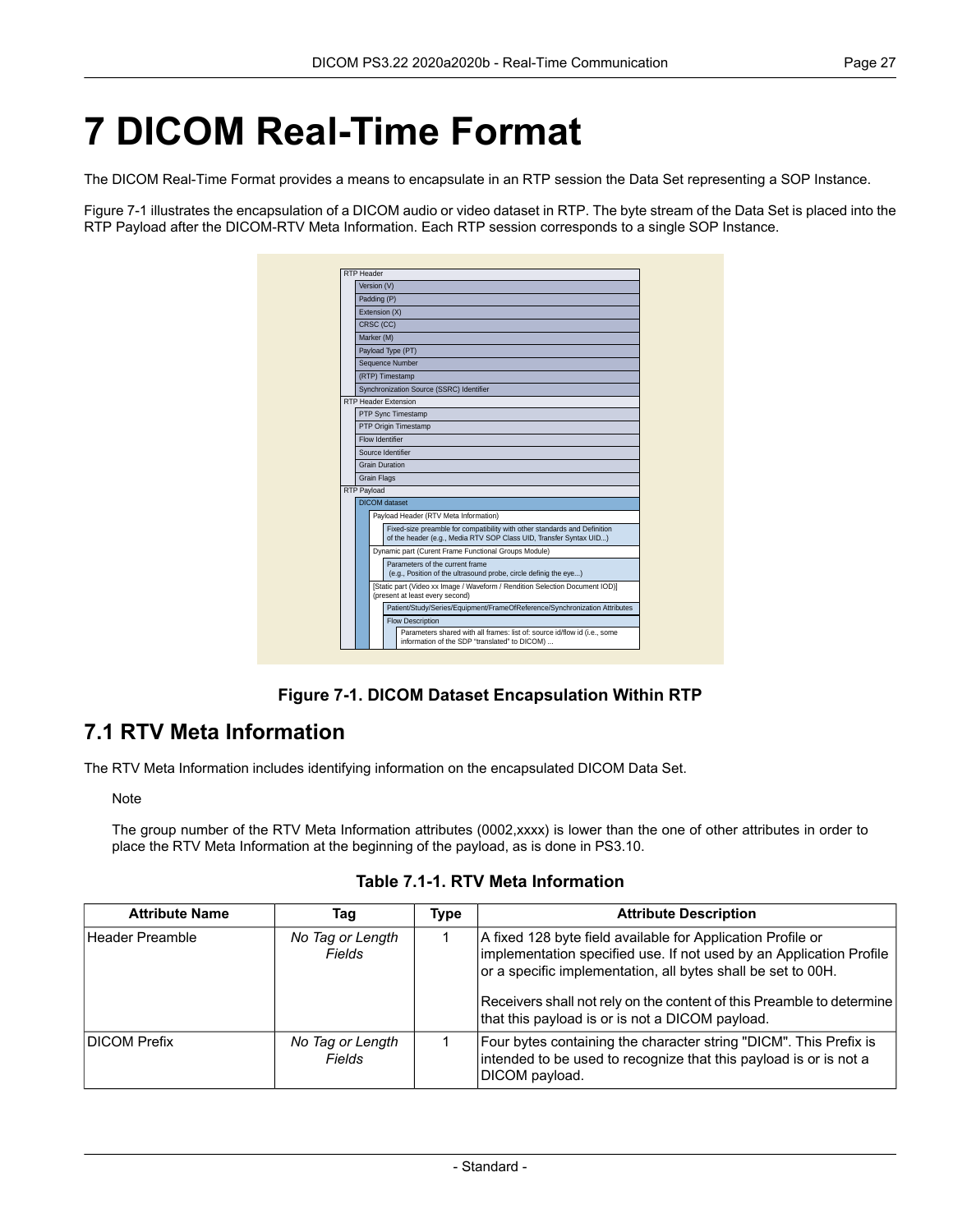| <b>Attribute Name</b>                                                                                | Tag                                   | <b>Type</b>                                                                                                                                       | <b>Attribute Description</b>                                                                                                                                                                           |
|------------------------------------------------------------------------------------------------------|---------------------------------------|---------------------------------------------------------------------------------------------------------------------------------------------------|--------------------------------------------------------------------------------------------------------------------------------------------------------------------------------------------------------|
| File Meta Information Group<br>Length                                                                | (0002, 0000)                          | 1                                                                                                                                                 | Number of bytes following this RTV Meta Element (end of the Value<br>field) up to and including the last RTV Meta Element of the Group<br>2 RTV Meta Information                                       |
| <b>Transfer Syntax UID</b>                                                                           | (0002, 0010)<br>1<br>Transfer Syntax. |                                                                                                                                                   | Uniquely identifies the Transfer Syntax used to encode the referred<br>bulk-data Flow. This Transfer Syntax does not apply to the RTV<br>Metadata which is encoded using the Explicit VR Little Endian |
| <b>RTV Meta Information Version</b><br>(0002, 0031)<br>$\mathbf{1}$<br>the second byte value is 01H. |                                       | This is a two byte field where each bit identifies a version of this RTV<br>Meta Information header. In version 1 the first byte value is 00H and |                                                                                                                                                                                                        |
| <b>RTV Communication SOP</b><br>Class UID                                                            | (0002, 0032)                          | 1                                                                                                                                                 | Uniquely identifies the SOP Class associated with the Data Set.<br>SOP Class UIDs allowed for RTV Communication are specified in<br>section 7.2 STANDARD SOP CLASSES.                                  |
| <b>RTV Communication SOP</b><br>Instance UID                                                         | (0002, 0033)                          | 1                                                                                                                                                 | Uniquely identifies the SOP Instance associated with the Data Set<br>placed in the RTP Payload and following the RTV Meta Information.                                                                 |
| <b>RTV Source Identifier</b>                                                                         | (0002, 0035)                          | 1                                                                                                                                                 | The UUID of the RTP source that sends the RTV Metadata Flow.                                                                                                                                           |
| <b>RTV Flow Identifier</b>                                                                           | (0002, 0036)                          | $\mathbf{1}$                                                                                                                                      | The UUID of the RTV Metadata Flow.                                                                                                                                                                     |
| RTV Flow RTP Sampling Rate                                                                           | (0002, 0037)                          | 1C                                                                                                                                                | The rate of the dynamic part of the RTV Metadata Flow, the same<br>as the bulk-data Flow rate.<br>Required if RTV Metadata Flow includes a dynamic part.                                               |
| <b>RTV Flow Actual Frame</b><br>Duration                                                             | (0002, 0038)                          | 3                                                                                                                                                 | Duration of image capture in msec.                                                                                                                                                                     |
| <b>Private Information Creator</b><br><b>UID</b>                                                     | (0002, 0100)                          | $\mathbf{3}$                                                                                                                                      | The UID of the creator of the private information (0002,0102).                                                                                                                                         |
| Private Information                                                                                  | (0002, 0102)                          | 1C                                                                                                                                                | Contains Private Information placed in the RTV Meta Information.<br>The creator shall be identified in (0002,0100). Required if Private<br>Information Creator UID (0002,0100) is present.             |

#### <span id="page-27-1"></span><span id="page-27-0"></span>**7.2 Standard SOP Classes**

The SOP Classes in the Real-Time Communication Class identify the Composite IODs to be sent. [Table](#page-27-1) 7.2-1 identifies Standard SOP Classes.

#### **Table 7.2-1. Standard SOP Classes**

| <b>SOP Class Name</b>                                               | <b>SOP Class UID</b> | IOD Specification (defined in PS3.3)   |
|---------------------------------------------------------------------|----------------------|----------------------------------------|
| Video Endoscopic Image Real-Time Communication   1.2.840.10008.10.1 |                      | Real-Time Video Endoscopic Image IOD   |
| Video Photographic Image Real-Time<br>Communication                 | 1.2.840.10008.10.2   | Real-Time Video Photographic Image IOD |
| Audio Waveform Real-Time Communication                              | 1.2.840.10008.10.3   | Real-Time Audio Waveform IOD           |
| Rendition Selection Document Real-Time<br>l Communication           | 1.2.840.10008.10.4   | Rendition Selection Document IOD       |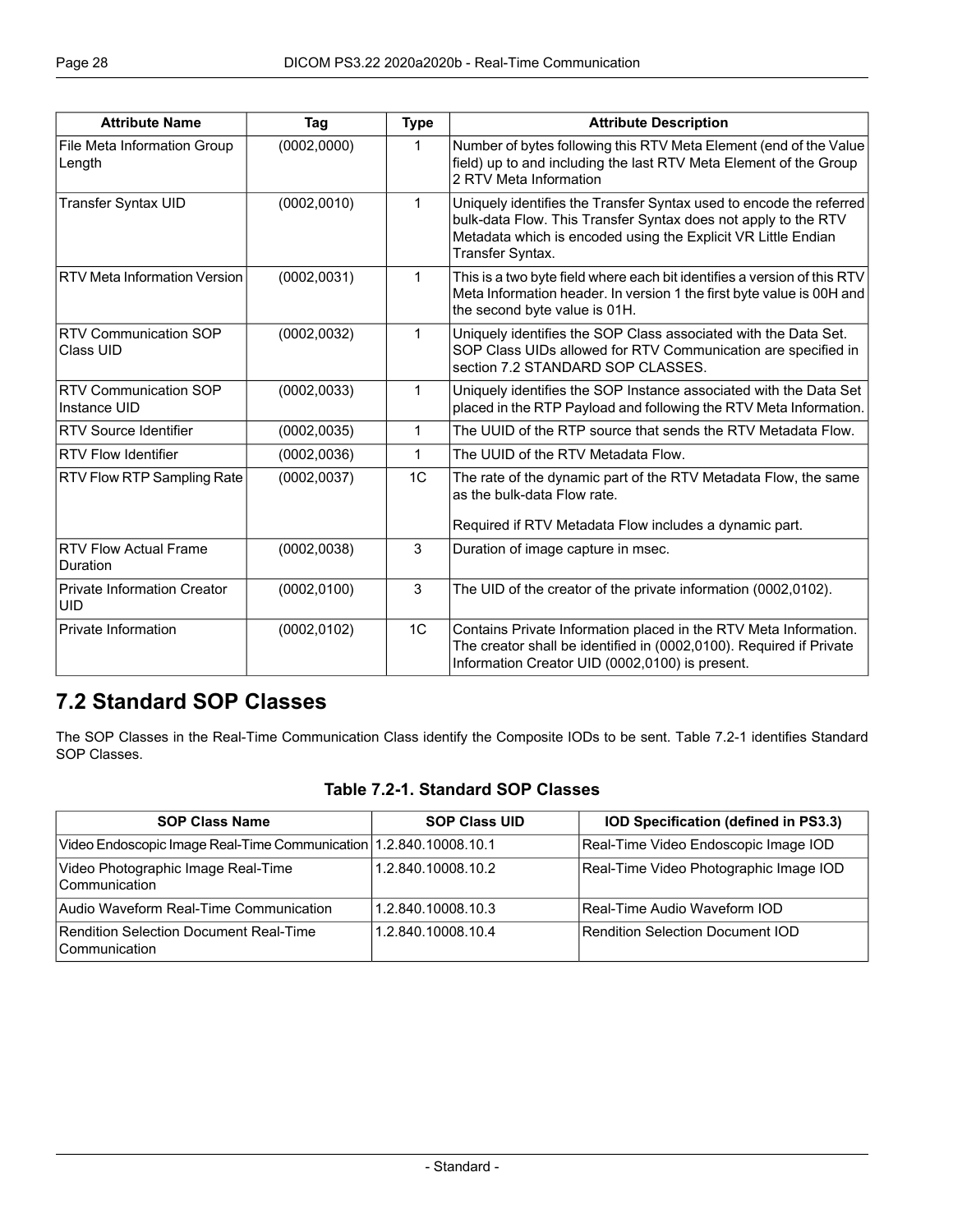## <span id="page-28-0"></span>**8 Security Considerations**

The metadata and ancillary streams usually contain Personally Identifiable Information (PII). The video and audio streams might contain protected information. The underlying SMPTE protocols do not specify any security protections to ensure confidentiality, in tegrity, or availability of the various data streams. DICOM does not specify any additions to the SMPTE protocols to provide such protection. Authorization and authentication of access to the DICOM-RTV Service is handled by configuration. Authentication is not re-confirmed at initiation of the underlying SMPTE protocols, and DICOM does not specify any additions to the SMPTE protocols for access control, authorization, or authentication.

The potential eavesdropping, replay, message insertion, deletion, modification, man-in-the-middle and denial of service attacks have not been analyzed. That analysis is up to the individual sites and installations.

Individual sites and installations will also need to perform their own assessments and selection of security mechanisms and add protections as necessary. The data rates and strict timing requirements for the data streams require careful analysis of any security mechanisms that are added. There do exist security mechanisms that operate at and below the IP level that can meet foreseen use cases, but there is insufficient experience or evidence to justify DICOM making a recommendation.